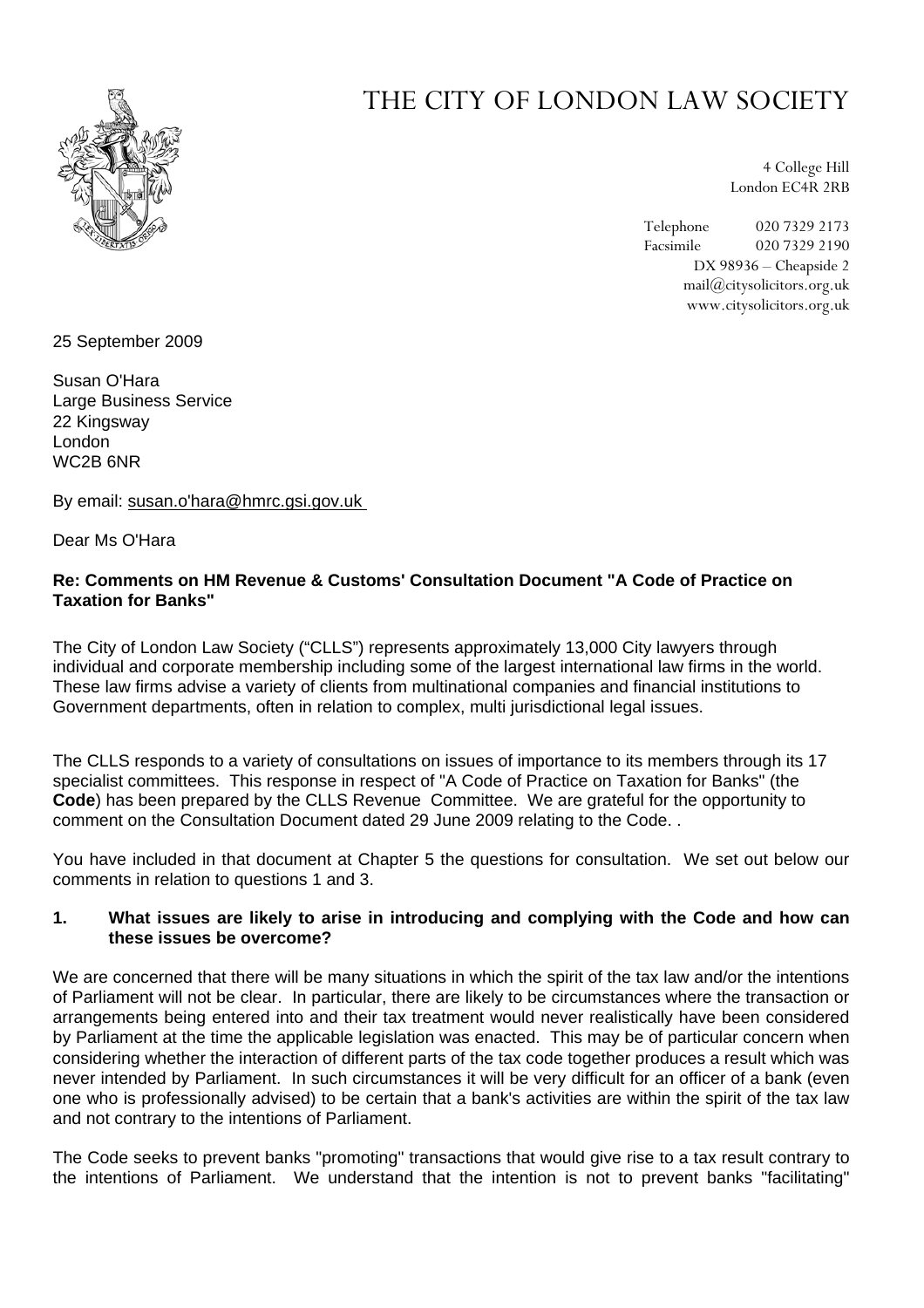transactions involving third parties. We are concerned that the distinction between the promotion and facilitation of transactions is not clear. Is it intended that this will be elaborated upon in guidance? We are concerned that, unless it is made clear in what circumstances banks will not be regarded as a promoter, banks may be reluctant to facilitate transactions involving third parties except in circumstances where they fully understand the tax implications not only of the transaction in question but to each of the parties entering into that transaction. In such circumstances the level of tax due diligence carried out by a bank is likely to be greater than is currently the case where the main purpose of such due diligence is to be sufficiently certain that funds advanced will be repaid. If banks feel unable to lend money to third parties without having first carried out extensive tax due diligence on the transaction in question and the parties involved, this may lead to banks refusing to lend to borrowers engaged in legitimate tax planning and could act as a fetter on lending. This would obviously be contrary to HM Government's objective of freeing up lending to business.

In Section 1 of the Code (at paragraph 3.9) HM Government makes clear its intention that banks will apply the Code in all their dealings, "throughout their commercial operations, including in their subsidiaries and other vehicles". It would be helpful if guidance could be given as to what is meant by the term "other vehicles" in this context. For example, is it intended that entities in which a bank has less than a controlling interest will be included, such as certain joint venture vehicles? Although a bank may have an economic and/or legal interest in an entity, the nature of that interest may be such that the bank is not in a position to control that entity and therefore ensure that the entity applies the Code in its commercial operations.

It is unclear to us when it is intended the Code will enter into force. We assume it is not intended that transactions or arrangements entered into before the Code comes into force will be affected by it. However, clarification on this point would be welcome.

We note that the Code is intended to apply to banks. We would be interested to know if HMRC proposes to extend the Code to other types of taxpayer in the future e.g. large business.

#### **3. What support should banks expect from HMRC to help them implement and abide by the Code?**

It is clear that HM Government wants to encourage open dialogue with the banks and to promote a discussion between the banks and HMRC about any potential uncertainties regarding the tax treatment of transactions which a bank is considering entering into. The Code envisages that a bank will consult HMRC when it is uncertain whether a proposed transaction is within the spirit of the tax law or in accordance with the intentions of Parliament and that doubts will be resolved through discussions with HMRC.

HMRC will be aware that many transactions entered into by banks involve complex tax issues and short timescales for implementation. In order to achieve HM Government's objective we think HMRC will need to be prepared to dedicate considerable resource and expertise to its discussions with banks regarding their commercial operations. Such discussions will often have to take place in "real time" so that issues can be resolved quickly. It would be helpful to understand how such resource and expertise will be made available in practice to the banks.

In Section 4 of the Code (at paragraph 3.24) a key aspect of the desired relationship between HMRC and the banks is described as involving full disclosure by the banks of issues that the banks consider HMRC would want to know about and might want to discuss. We would be concerned if such discussions are used by HMRC as a means of obtaining early disclosure of arrangements or schemes which are subsequently closed down at short notice. Such action on the part of HMRC would not, in our opinion, encourage transparent and constructive relationships with the banks. In our view the proper means by which HMRC should obtain early disclosure of tax avoidance schemes is through the 2004 Disclosure of Tax Avoidance Schemes legislation. The Code should not be used as a means to circumvent or make up for any perceived inadequacies in that legislation.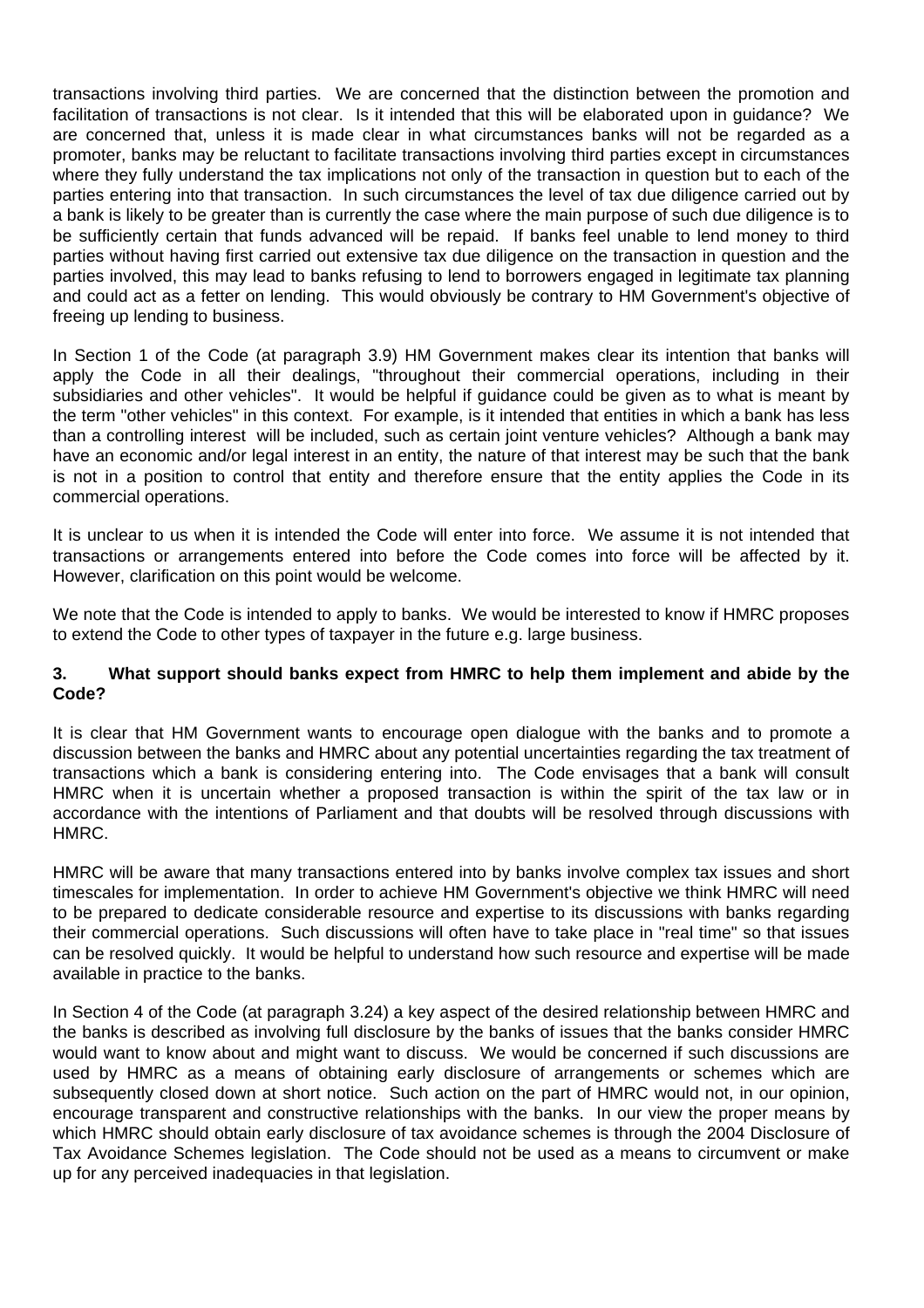We note HM Government's objective that relationships between the banks and HMRC should, wherever possible, be transparent and constructive and based on mutual trust. To this end, we hope that HMRC will also adopt the same principles and behaviours when interpreting and applying tax legislation as it expects from the banks i.e. that HMRC will interpret and apply tax legislation having regard to the spirit of the law and the intentions of Parliament. We would not expect that it is only the banks that are intended to interpret and apply the law this way. In our view this should be a two-way process.

Whether HMRC achieves an open dialogue with the banks is, in our view, likely to depend to a large extent upon how HMRC responds to what it is told by the banks. If the banks' impression of their discussions with HMRC is that HMRC is acting reasonably, providing objective interpretations of the law and giving the banks some direction as to whether a particular type of transaction or arrangement might be challenged or legislated against, then such discussions are likely to be considered by the banks as useful and constructive. If, however, banks think that HMRC is simply using its discussions with the banks as an information gathering exercise with a view to dissuading them from carrying out any tax planning and/or attempting to influence or regulate the way in which the banks carry on their business then this is likely to result in the banks being less inclined to be open and candid in their discussions with HMRC.

Yours sincerely

## **Bradley Phillips**

## **Chair Revenue Law Committee**

© CITY OF LONDON LAW SOCIETY 2009. All rights reserved. This paper has been prepared as part of a consultation process. Its contents should not be taken as legal advice in relation to a particular situation or transaction